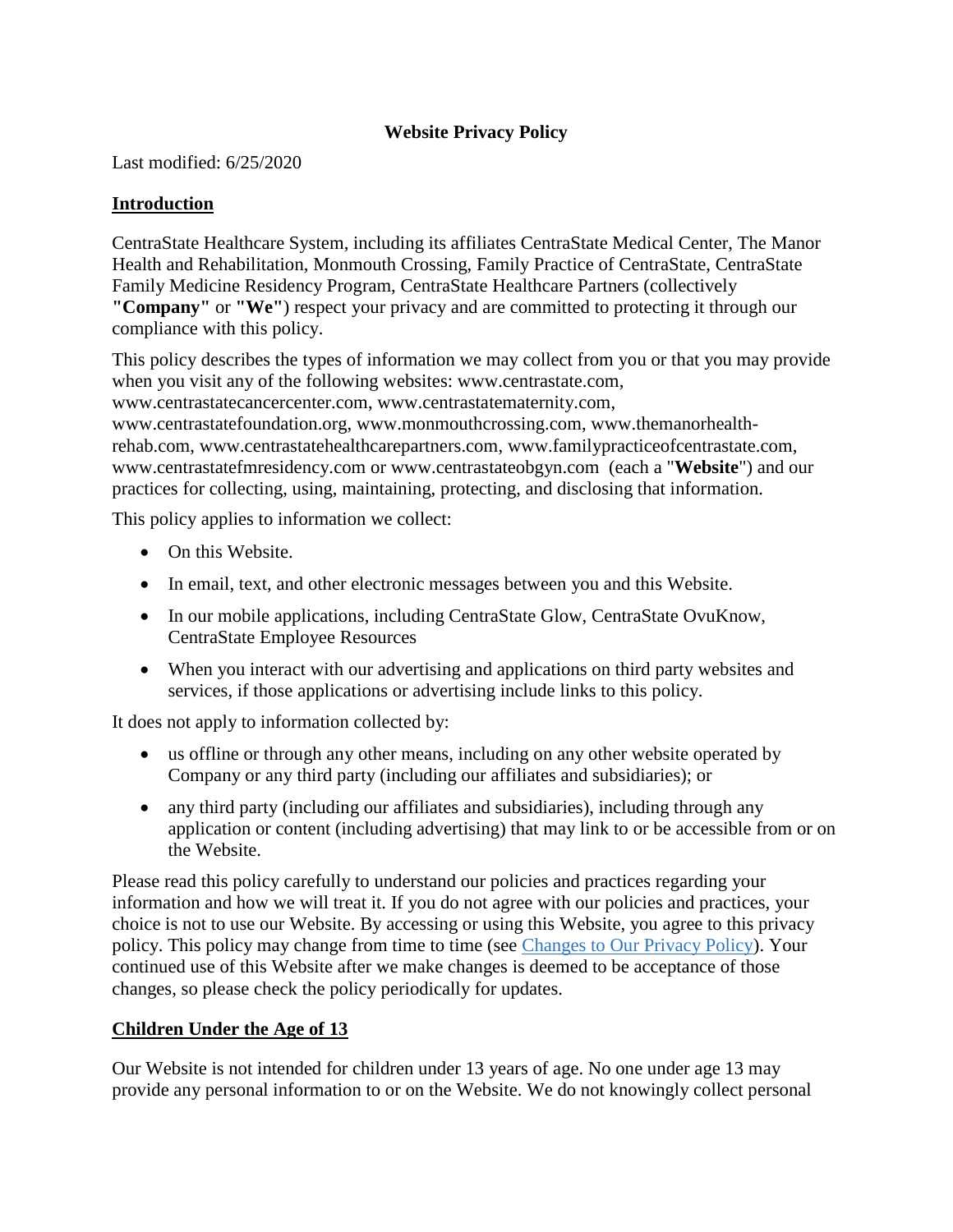information from children under 13. If you are under 13, do not use or provide any information on this Website or on or through any of its features/register on the Website, use any of the interactive or public comment features of this Website or provide any information about yourself to us, including your name, address, telephone number, email address, or any screen name or user name you may use. If we learn we have collected or received personal information from a child under 13 without verification of parental consent, we will delete that information. If you believe we might have any information from or about a child under 13, please contact us at prmarketing@centrastate.com or 732-294-7080.

## **Information We Collect About You and How We Collect It**

We collect several types of information from and about users of our Website, including information:

- by which you may be personally identified, such as name, postal address, e-mail address, telephone number, date of birth, dates of service by the Company, Company services utilized, credit card number, debit card number, data you opt to disclose to us on the Website through various forms or electronic responses to the Company, or any other identifier by which you may be contacted online or offline ("**personal information**");
- information that you provide regarding your health known as protected health information and such disclosure is also subject our Healthcare Privacy Policy;
- that is about you but individually does not identify you, such as pages visited on our website and time spent there, your connection to other websites or social media accounts including but not limited to Facebook, and/or
- about your internet connection, browser types used, the equipment you use to access our Website and usage details.

We collect this information:

- Directly from you when you provide it to us.
- Automatically as you navigate through the site. Information collected automatically may include usage details, IP addresses, and information collected through cookies, web beacons, Google Analytics, Facebook Pixel, SurveyMonkey, and other tracking technologies.
- From third parties, for example, our business partners.

#### *Information You Provide to Us*

The information we collect on or through our Website may include:

• Information that you provide by filling in forms on our Website. This includes information provided at the time of registering to use our Website, subscribing to our service, requesting an appointment, utilizing the patient portal, posting material, or requesting further services. We may also ask you for information when you enter a contest or promotion sponsored by us or when you report a problem with our Website.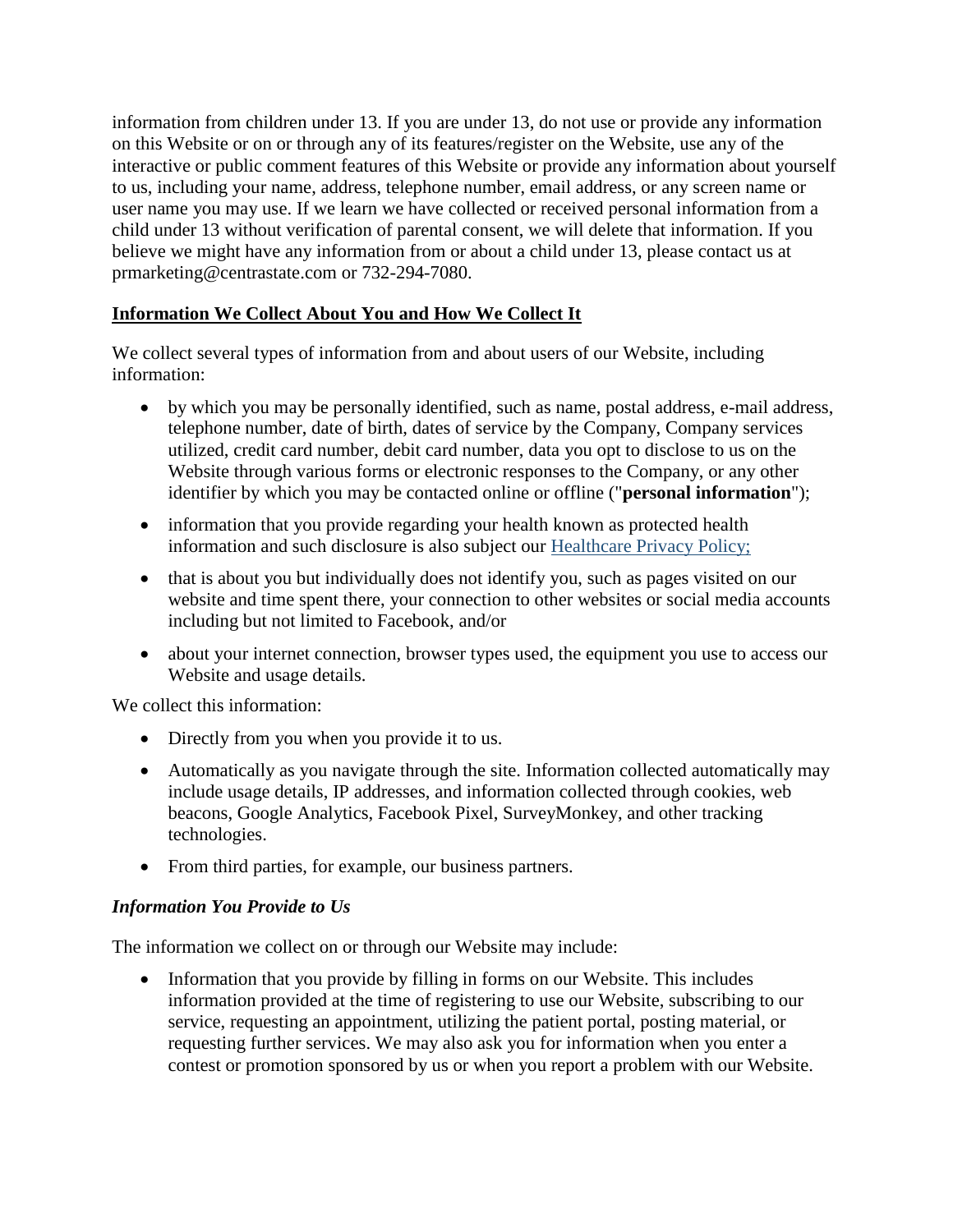- Records and copies of your correspondence (including email addresses), if you contact us.
- Your responses to surveys that we might ask you to complete for research purposes.
- Your search queries on the Website in a non-identifiable basis.

You also may provide information to be published or displayed (hereinafter, "**posted**") on public areas of the Website, or transmitted to other users of the Website or third parties (collectively, "**User Contributions**"). Your User Contributions are posted on and transmitted to others at your own risk. Please be aware that no security measures are perfect or impenetrable. Additionally, we cannot control the actions of other users of the Website with whom you may choose to share your User Contributions. Therefore, we cannot and do not guarantee that your User Contributions will not be viewed by unauthorized persons.

## *Information We Collect Through Automatic Data Collection Technologies*

As you navigate through and interact with our Website, we may use automatic data collection technologies to collect certain information about your equipment, browsing actions, and patterns, including:

- Details of your visits to our Website, including traffic data, location data, logs, and other communication data and the resources that you access and use on the Website.
- Information about your computer and internet connection, including your IP address, operating system, and browser type.

We also may use these technologies to collect information about your online activities over time and across third party websites or other online services (behavioral tracking). Click here for information on how you can opt out of behavioral tracking on this website and how we respond to web browser signals and other mechanisms that enable consumers to exercise choice about behavioral tracking.

The information we collect automatically is statistical data and does not include personal information, but-we may maintain it or associate it with personal information we collect in other ways or receive from third parties. It helps us to improve our Website and to deliver a better and more personalized service, including by enabling us to:

- Estimate our audience size and usage patterns.
- Store information about your preferences, allowing us to customize our marketing according to your individual interests.
- Recognize you when you return to our Website.

The technologies we use for this automatic data collection may include:

 **Cookies (or browser cookies).** A cookie is a small file placed on the hard drive of your computer. You may refuse to accept browser cookies by activating the appropriate setting on your browser. However, if you select this setting you may be unable to access certain parts of our Website. Unless you have adjusted your browser setting so that it will refuse cookies, our system will issue cookies when you direct your browser to our Website.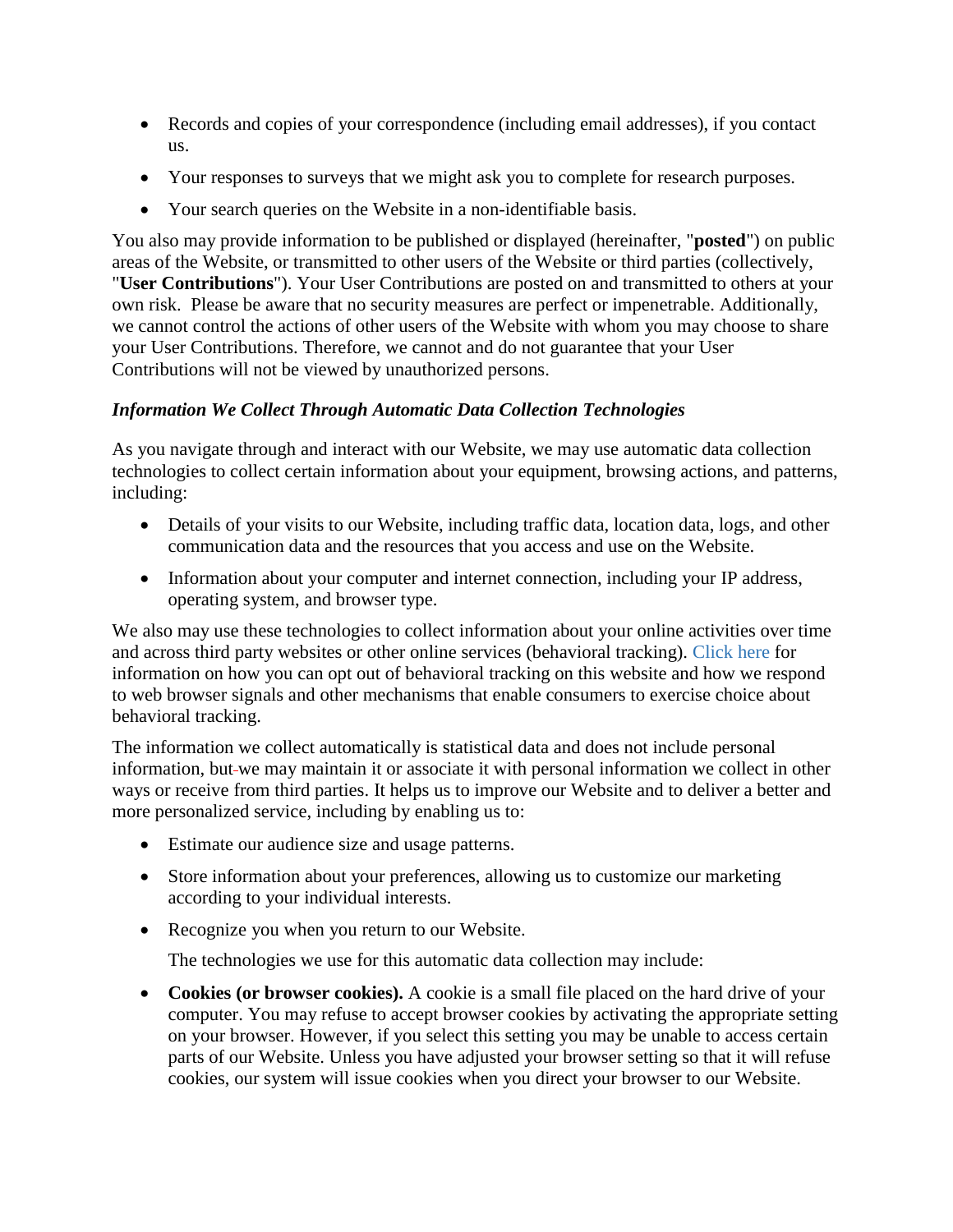- **Flash Cookies.** Certain features of our Website may use local stored objects (or Flash cookies) to collect and store information about your preferences and navigation to, from, and on our Website. Flash cookies are not managed by the same browser settings as are used for browser cookies. For information about managing your privacy and security settings for Flash cookies, see Choices About How We Use and Disclose Your Information and Opt-Out Instructions.
- **Web Beacons.** Pages of our the Website [and our e-mails] may contain small electronic files known as web beacons (also referred to as clear gifs, pixel tags, and single-pixel gifs) that permit the Company, for example, to count users who have visited those pages or [opened an email] and for other related website statistics (for example, recording the popularity of certain website content and verifying system and server integrity).

## **Third Party Use of Cookies and Other Tracking Technologies**

Some content or applications are served by third-parties. These third parties may use cookies alone or in conjunction with web beacons or other tracking technologies to collect information about you when you use our website. The information they collect may be associated with your personal information or they may collect information, including personal information, about your online activities over time and across different websites and other online services. They may use this information to provide you with interest-based (behavioral) advertising or other targeted content.

We do not control these third parties' tracking technologies or how they may be used. If you have any questions about their collection of information, you should contact the responsible provider directly.

#### **How We Use Your Information**

We use information that we collect about you or that you provide to us, including any personal information:

- To present our Website and its contents to you.
- To provide you with information, products, or services that you request from us.
- To fulfill any other purpose for which you provide it.
- To carry out our obligations and enforce our rights arising from any contracts entered into between you and us, including for billing and collection.
- To notify you about changes to our Website or any products or services we offer or provide though it.
- To allow you to participate in interactive features on our Website.
- To comply with our legal and regulatory obligations.
- For our legitimate interests or those of a third party, including, but not limited to, minimizing fraud that could be damaging for us and for you.
- To ensure the confidentiality of commercially sensitive information.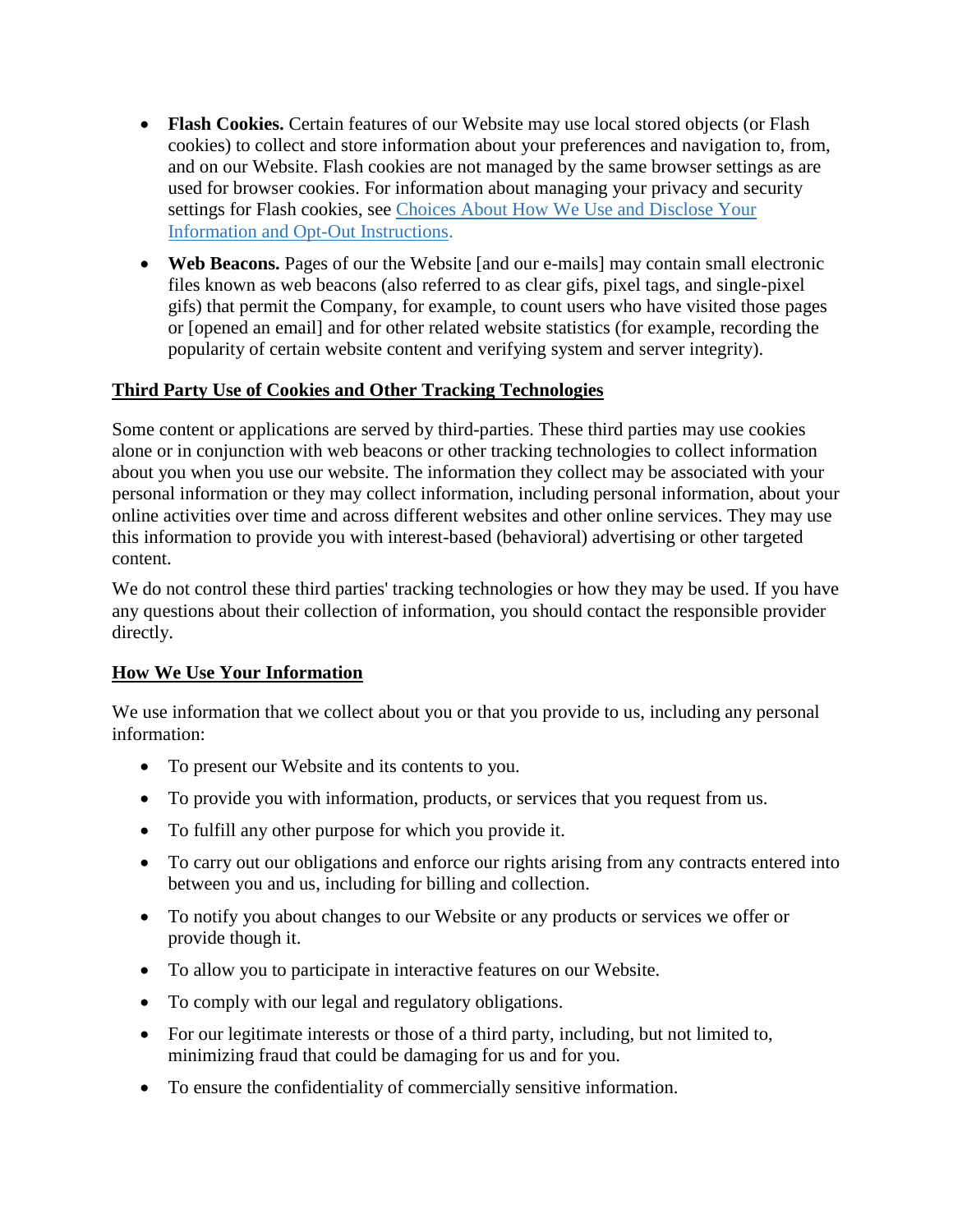- For statistical analysis to help us manage our business, including, but not limited to, our financial performance, customer base, product range or other efficiency measures.
- To prevent unauthorized access and modifications to systems.
- Updating customer records.
- In any other way we may describe when you provide the information.
- For any other purpose with your consent.

We may also use your information to contact you about services that may be of interest to you. If you do not want us to use your information in this way, see Choices About How We Use and Disclose Your Information and Opt-Out Instructions.

## **HIPAA Compliance**

It is the policy of the Company to adopt, maintain and comply with our privacy practices regarding protected health information, which shall be consistent with HIPAA laws. Disclosure of your protected health information is subject to our Healthcare Privacy Policy.

#### **Disclosure of Your Information**

We have not sold to a third party any personal information that identifies, relates to, describes, is capable of being associated with, or could reasonably be linked, directly or indirectly, with a particular consumer or household. To the extent permitted by law, we may disclose aggregated information about our users, and information that does not identify any individual, without restriction.

We may disclose personal information that we collect or you provide as described in this privacy policy:

- To our subsidiaries and affiliates.
- To a buyer or other successor in the event of a merger, divestiture, restructuring, reorganization, dissolution, or other sale or transfer of some or all of our assets, whether as a going concern or as part of bankruptcy, liquidation, or similar proceeding, in which personal information held by us about our Website users is among the assets transferred.
- To fulfill the purpose for which you provide it. For example, if you give us an email address to use the "email a friend" feature of our Website, we will transmit the contents of that email and your email address to the recipients.
- For any other purpose disclosed by us when you provide the information.
- With your consent.

We may also disclose your personal information:

- To comply with any court order, law, or legal process, including to respond to any government or regulatory request.
- To enforce or apply our Terms of Use and other agreements, including for billing and collection purposes.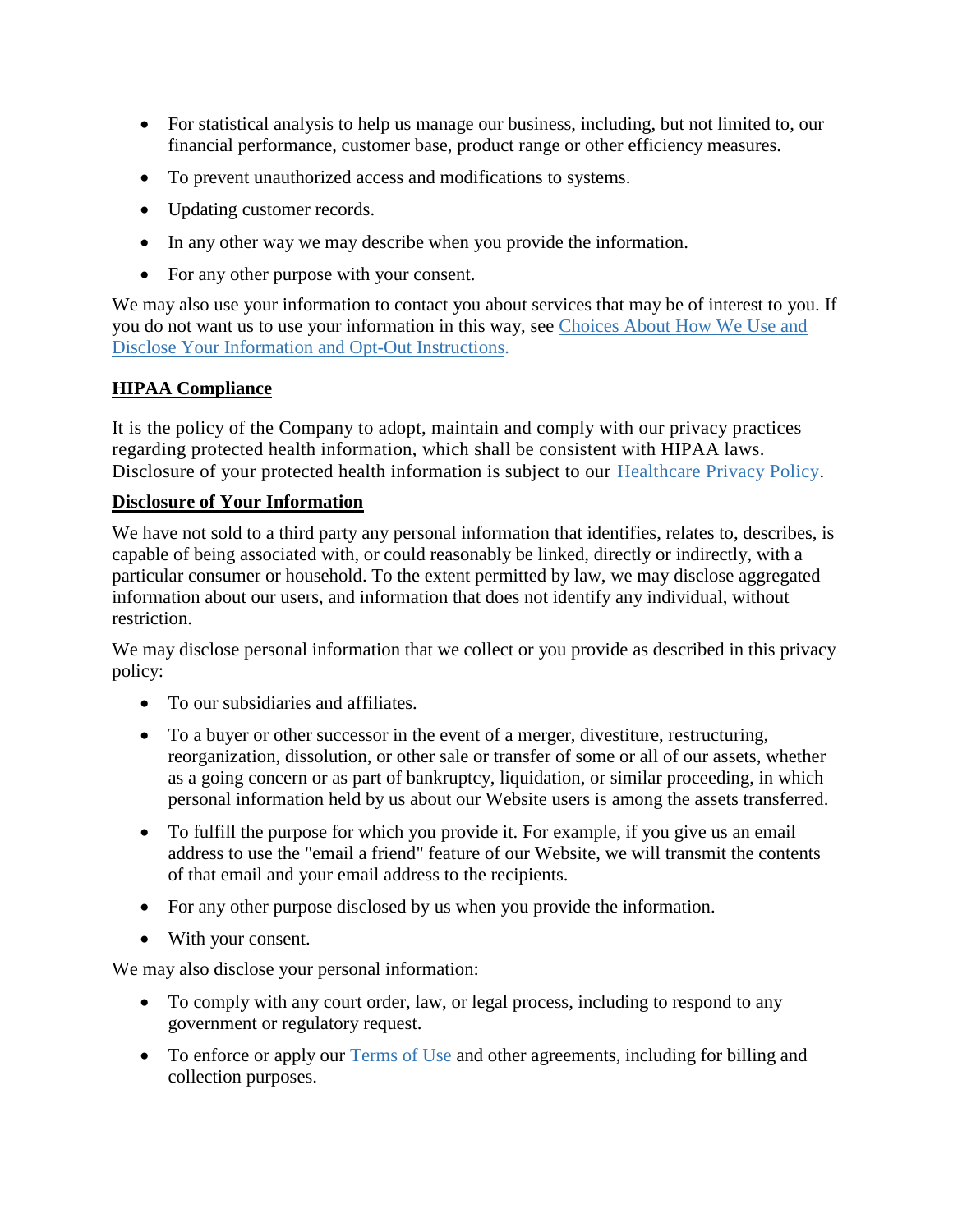If we believe disclosure is necessary or appropriate to protect the rights, property, or safety of the Company, our customers, or others.

## **Choices About How We Use and Disclose Your Information and Opt-Out Instructions**

We strive to provide you with choices regarding the personal information you provide to us. We have created mechanisms to provide you with the following control over your information:

- **Tracking Technologies and Advertising.** You can set your browser to refuse all or some browser cookies, or to alert you when cookies are being sent. To learn how you can manage your Flash cookie settings, visit the Flash player settings page on Adobe's website. If you disable or refuse cookies, please note that some parts of this site may then be inaccessible or not function properly.
- Promotional Offers from the Company. If you do not wish to have your email address or contact information used by the Company to promote our own or third parties' products or services, send us an email stating your request to prmarketing@centrastate.com or call 732-294-7080. If we have sent you a promotional email, you may opt out by clicking the "unsubscribe" link at the bottom or the email, or you may send us a return email asking to be omitted from future email distributions. This opt out does not apply to information provided to the Company as a result of services provided to you by the Company or its providers.

## **Accessing and Correcting Your Information**

You may send us an email at prmarketing@centrastate.com to request access to, correct or delete any personal information that you have provided to us. We may not accommodate a request to change information if we believe the change would violate any law or legal requirement or cause the information to be incorrect.

If you delete your User Contributions from the Website, copies of your User Contributions may remain viewable in cached and archived pages, or might have been copied or stored by other Website users. Proper access and use of information provided on the Website, including User Contributions, is governed by our terms of use.

#### **Your California Privacy Rights**

The California Consumer Privacy Act of 2018 ("**CCPA"**) permits users of our Website that are California residents to request, free of charge, certain information regarding our disclosure of personal information we collect about you. To make such a request, please send an email to prmarketing@centrastate.com or write us at: CentraState PR/Marketing Department, 901 West Main Street, Freehold, NJ, 07728. You have the right to know:

- The categories of personal information we have collected about you;
- The categories of sources from which the personal information is collected;
- Our business or commercial purpose for collecting personal information;
- The categories of third parties with whom we share personal information, if any; and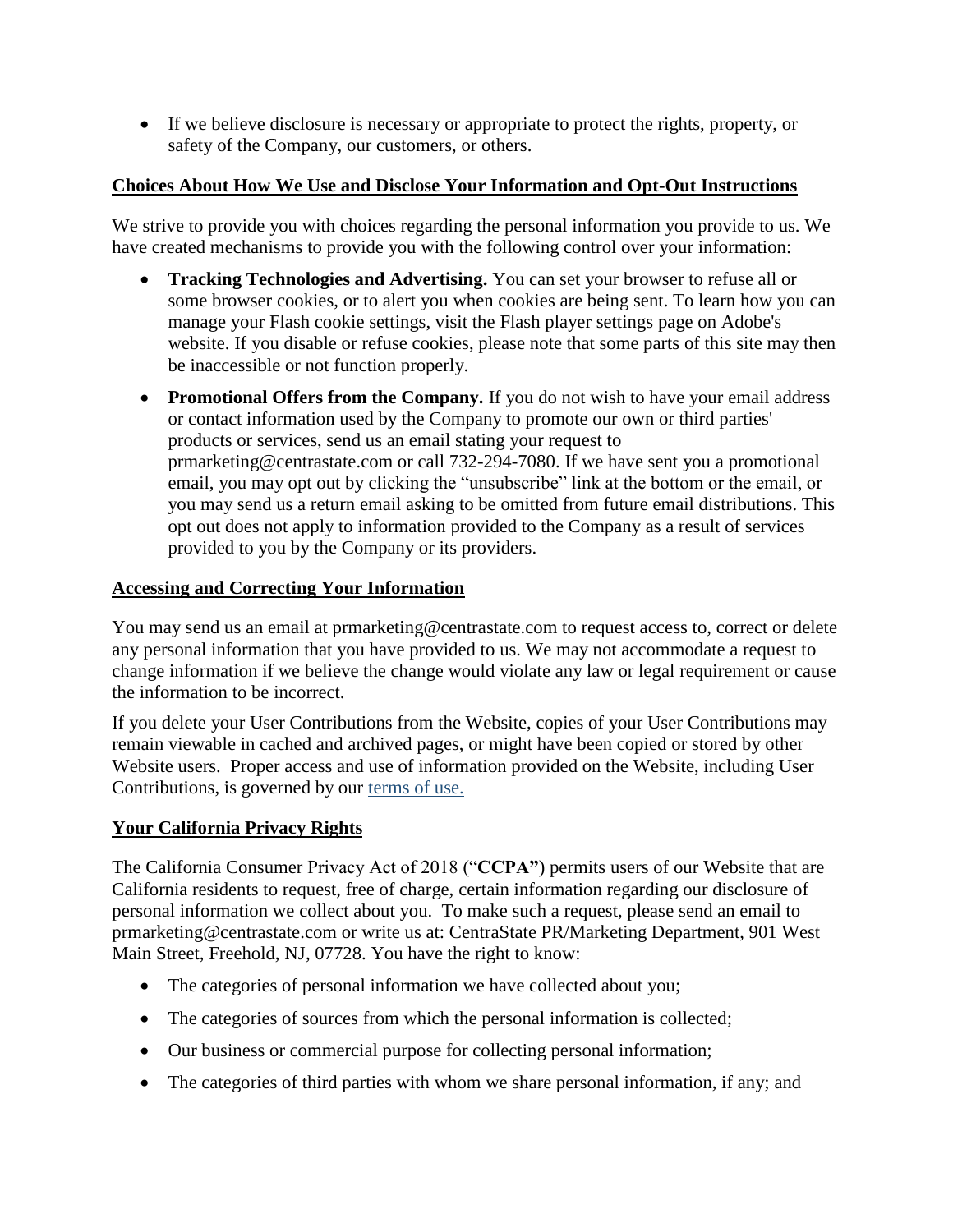The specific pieces of personal information we have collected about you.

We are not required to:

- Retain any personal information about you that was collected for a single one-time transaction if, in the ordinary course of business, that information about you is not retained;
- Re-identify or otherwise link any data that, in the ordinary course of business, is not maintained in a manner that would be considered personal information; or
- Provide the personal information to you more than twice in a 12-month period.

In connection with any personal information we may disclose to a third party for a business purpose, you have the right to know:

• The categories of personal information that we disclosed about you for a business purpose.

You have the right under the CCPA and certain other privacy and data protection laws, as applicable, to opt-out of the disclosure of your personal information. If you exercise your right to opt-out of the disclosure of your personal information, we will refrain from disclosing your personal information, unless you subsequently provide express authorization for the disclosure of your personal information. To opt-out of the disclosure of your personal information, see Choices About How We Use and Disclose Your Information and Opt-Out Instructions.

Subject to certain exceptions set out below, on receipt of a verifiable request from you, we will:

- Delete your personal information from our records; and
- Direct any service providers to delete your personal information from their records.

Please note that we may not delete your personal information if it is necessary to:

- Complete the transaction for which the personal information was collected, fulfill the terms of a written warranty or product recall conducted in accordance with federal law, provide a good or service requested by you, or reasonably anticipated within the context of our ongoing business relationship with you, or otherwise perform a contract between you and us;
- Detect security incidents, protect against malicious, deceptive, fraudulent, or illegal activity; or prosecute those responsible for that activity;
- Debug to identify and repair errors that impair existing intended functionality;
- Exercise free speech, ensure the right of another consumer to exercise his or her right of free speech, or exercise another right provided for by law;
- Comply with the California Electronic Communications Privacy Act;
- Engage in public or peer-reviewed scientific, historical, or statistical research in the public interest that adheres to all other applicable ethics and privacy laws, when our deletion of the information is likely to render impossible or seriously impair the achievement of such research, provided we have obtained your informed consent;